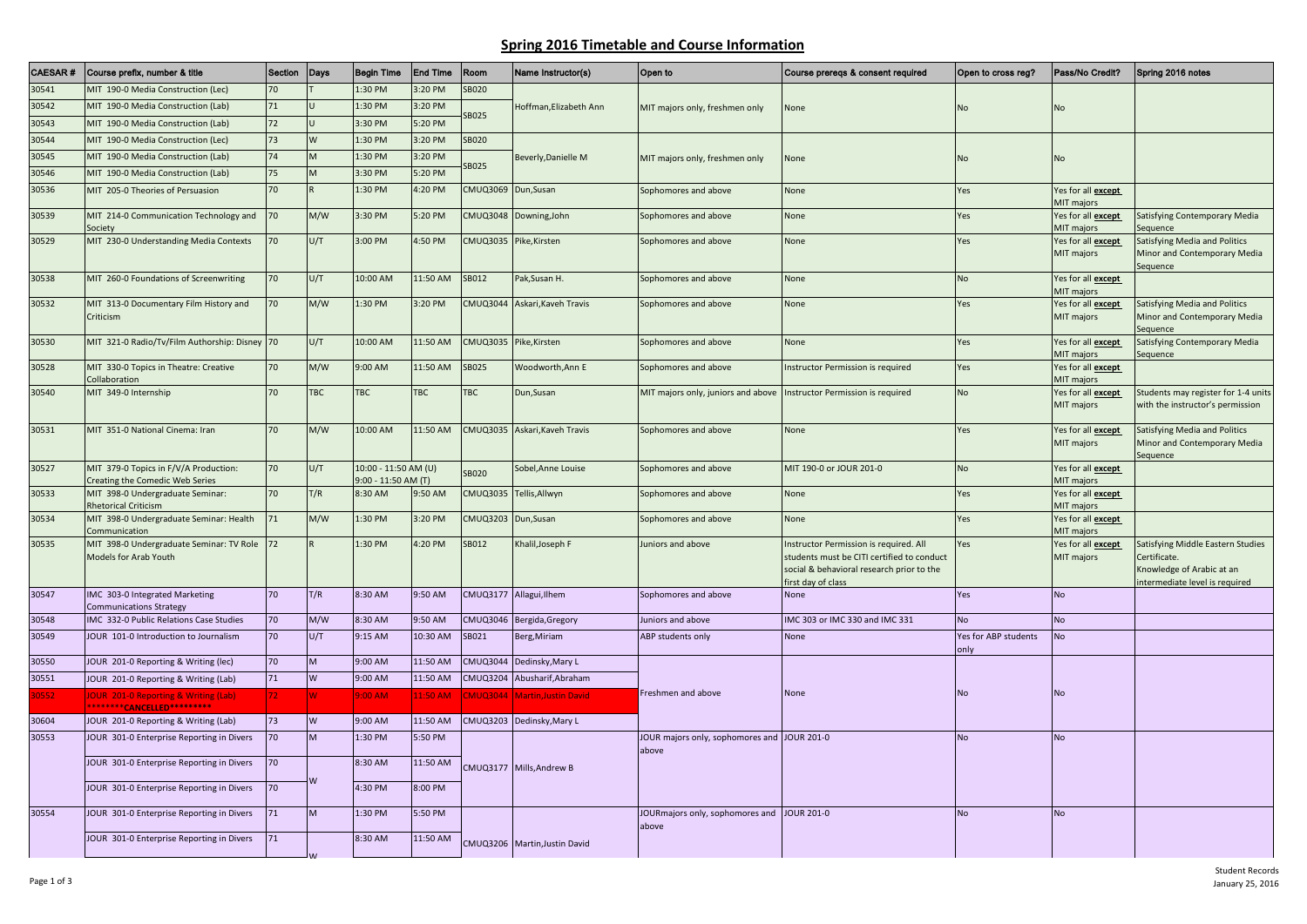## **Spring 2016 Timetable and Course Information**

| <b>CAESAR#</b> | Course prefix, number & title                                                                                         | Section Days |                                                 | <b>Begin Time</b> | <b>End Time</b>                                 | Room            | Name Instructor(s)                 | Open to                                                                                  | Course prereqs & consent required                                                                                                                                                            | Open to cross reg? | Pass/No Credit? | Spring 2016 notes                                                                                              |
|----------------|-----------------------------------------------------------------------------------------------------------------------|--------------|-------------------------------------------------|-------------------|-------------------------------------------------|-----------------|------------------------------------|------------------------------------------------------------------------------------------|----------------------------------------------------------------------------------------------------------------------------------------------------------------------------------------------|--------------------|-----------------|----------------------------------------------------------------------------------------------------------------|
|                | JOUR 301-0 Enterprise Reporting in Divers                                                                             | 71           |                                                 | 4:30 PM           | 3:00 PM                                         |                 |                                    |                                                                                          |                                                                                                                                                                                              |                    |                 |                                                                                                                |
| 30555          | <b>OUR 342-0 Advanced Online Storytelling</b><br>*******CANCELLED*********                                            |              | J/M/T/W 1:30 PM                                 |                   | 4:20 P M                                        | SB021           | aschyn, Christina                  | <b>JOUR majors only, juniors and</b><br>above. For students going on<br><b>residency</b> | OUR 323-0 or JOUR 321-0 or IMC 331-0                                                                                                                                                         | No.                |                 | **CANCELLED**                                                                                                  |
| 30557          | JOUR 345-0 Journalism Residency: News                                                                                 | 70           |                                                 |                   | Journalism Residency<br>February 15 to April 22 |                 | Dedinsky, Mary L                   | JOUR majors only, juniors and<br>above                                                   | Must enroll and obtain a C or better for<br>JOURN 390-0 Special topics: "Exploring the<br>Future of Digital Journalism". And enroll for<br>JOURN 342 OR JOUR 368 and obtain a C or<br>better | <b>No</b>          | P/NP only       |                                                                                                                |
| 30558          | JOUR 355-0 Journalism Residency: Magazine 70<br><b>Writing</b>                                                        |              | Journalism Residency<br>February 15 to April 22 |                   |                                                 |                 | Dedinsky, Mary L                   | JOUR majors only, juniors and<br>above                                                   | Must enroll and obtain a C or better for<br>JOURN 390-0 Special topics: "Exploring the<br>Future of Digital Journalism". And enroll for<br>JOURN 342 OR JOUR 368 and obtain a C or<br>better | <b>No</b>          | P/NP only       |                                                                                                                |
| 30559          | JOUR 365-0 Journ. Residency: Broadcast<br>Reporting                                                                   | 70           |                                                 |                   | Journalism Residency<br>February 15 to April 22 |                 | Dedinsky, Mary L                   | JOUR majors only, juniors and<br>above                                                   | Must enroll and obtain a C or better for<br>JOURN 390-0 Special topics: "Exploring the<br>Future of Digital Journalism". And enroll for<br>JOURN 342 OR JOUR 368 and obtain a C or<br>better | <b>No</b>          | P/NP only       |                                                                                                                |
| 30556          | JOUR 368-0 Documentary<br>(5 Weeks) January 10 to February 11                                                         | 70           | U/M/T/W                                         | 1:30 PM           | 4:20 PM                                         | SB012           | Berg, Miriam                       | JOUR majors only, juniors and<br>above. For students going on<br>residency               | None                                                                                                                                                                                         | <b>No</b>          | No              |                                                                                                                |
| 30561          | JOUR 390-0 Special Topics: Exploring the<br>Future of Digital Journalism<br><b>5 Weeks) January 10 to February 11</b> | 70           | U/M/T/R                                         | 9:00 AM           | 11:50 AM                                        |                 | CMUQ3069 Mills, Andrew B           | JOUR majors only, juniors and<br>above. For students going on<br>residency               | None                                                                                                                                                                                         | <b>No</b>          | No              |                                                                                                                |
| 30562          | JOUR 390-0 Special Topics: Research on<br>Financial investment products marketing in<br>Qatar                         | 71           |                                                 | 6:00 PM           | 7:50 PM                                         |                 | CMUQ3048 Bandi, Giovanni           | Freshmen and above                                                                       | Instructor Permission is required.<br>Econ 242-0                                                                                                                                             | <b>No</b>          | No              |                                                                                                                |
| 30560          | JOUR 395-0 Public Relations Residency                                                                                 | 70           |                                                 |                   | Journalism Residency<br>February 15 to April 22 |                 | Dedinsky, Mary L                   | JOUR majors only, juniors and<br>above                                                   | Must enroll and obtain a C or better for<br>JOURN 390-0 Special topics: "Exploring the<br>Future of DigitalJournalism". And enroll for<br>JOURN 342 OR JOUR 368 and obtain a C or<br>better  | <b>No</b>          | P/NP only       |                                                                                                                |
| 30563          | ANTHRO 242-0 Anthro Special Topics: Intro 70<br>to Middle East Anthropology                                           |              | U/T                                             | 8:30 AM           | 9:50 AM                                         |                 | CMUQ3048 Hermez,Sami               | Freshmen and above                                                                       | <b>None</b>                                                                                                                                                                                  | Yes                | No              | <b>Satisfying Middle Eastern Studies</b><br>Certificate                                                        |
| 30598          | ANTHRO 242-0 Anthro Special Topics: Living 71                                                                         |              | M/W                                             | 8:40 AM           | 10:00 AM                                        |                 | CMUQ3205 Hermez,Sami               | Sophomores and above                                                                     | <b>None</b>                                                                                                                                                                                  | Yes                | No              |                                                                                                                |
| 30537          | he Law: Political, Law, & Culture<br><b>ARABIC 142-0 Arabic for Media</b>                                             | 70           |                                                 | 8:30 AM           | 9:50 AM                                         |                 | CMUQ3203 Ouanaimi, Mounir          | Freshmen and above                                                                       | nstructor permission is required.                                                                                                                                                            | Yes                | Yes             | Students should email the<br>instructor for permission to<br>register at: mounir-<br>ouanaimi@northwestern.edu |
| 30564          | <b>ENGLISH 103-2 First-Year Writing</b>                                                                               | 70           | T/R                                             | 8:30 AM           | 9:50 AM                                         | <b>CMUQ3044</b> | Bethel, Bronwyn Jean               | Freshmen only                                                                            | <b>ENGL 103-1</b>                                                                                                                                                                            | <b>No</b>          | No              |                                                                                                                |
| 30565          | <b>ENGLISH 103-2 First-Year Writing</b>                                                                               | 71           | T/R                                             | 8:30 AM           | $9:50$ AM                                       | <b>CMUQ3204</b> | Lombard, Maria Dawn                | Freshmen only                                                                            | <b>ENGL 103-1</b>                                                                                                                                                                            | No                 | No              |                                                                                                                |
| 30566          | <b>ENGLISH 103-2 First-Year Writing</b>                                                                               | 72           | T/R                                             | 10:30 AM          | 11:50 AM                                        | <b>CMUQ3204</b> | Lombard, Maria Dawn                | Freshmen only                                                                            | <b>ENGL 103-1</b>                                                                                                                                                                            | <b>No</b>          | No              |                                                                                                                |
| 30567          | <b>ENGLISH 103-2 First-Year Writing</b>                                                                               | 73           | T/R                                             | 10:30 AM          | 11:50 AM                                        | <b>CMUQ3044</b> | Fellis, Allwyn                     | Freshmen only                                                                            | <b>ENGL 103-1</b>                                                                                                                                                                            | No                 | No              |                                                                                                                |
| 30568          | <b>ENGLISH 242-0 Topics in Literature: Modern</b><br>Middle Eastern Literature                                        | 70           | U/T                                             | 8:30 AM           | 9:50 AM                                         | <b>CMUQ3046</b> | Vaughn, Tracy L                    | Freshmen and above                                                                       | None                                                                                                                                                                                         | Yes                | No              |                                                                                                                |
| 30594          | ENGLISH 242-0 Topics in Literature: Women 71<br>as Writers                                                            |              | M/W                                             | 1:30 PM           | 2:50 P M                                        |                 | CMUQ3046 Vaughn, Tracy L           | Freshmen and above                                                                       | <b>None</b>                                                                                                                                                                                  | Yes                | No              |                                                                                                                |
| 30569          | ENGLISH 379-0 Special Topics: Contemporary 70<br><b>Orama</b>                                                         |              | M/W                                             | 10:00 AM          | 11:20 AM                                        |                 | CMUQ3176 Richards, Sandra L        | Juniors and above                                                                        | <b>None</b>                                                                                                                                                                                  | Yes                | No              |                                                                                                                |
| 30578          | History 242-0 Topics in History: History of<br><b>Medieval Muslim Empires</b>                                         | 70           | U/T                                             | 10:30 AM          | 11:50 AM                                        |                 | CMUQ3048 Wright, Zachary Valentine | Freshmen and above                                                                       | <b>None</b>                                                                                                                                                                                  | Yes                | No              | Satisfying Middle Eastern Studies<br>Certificate                                                               |